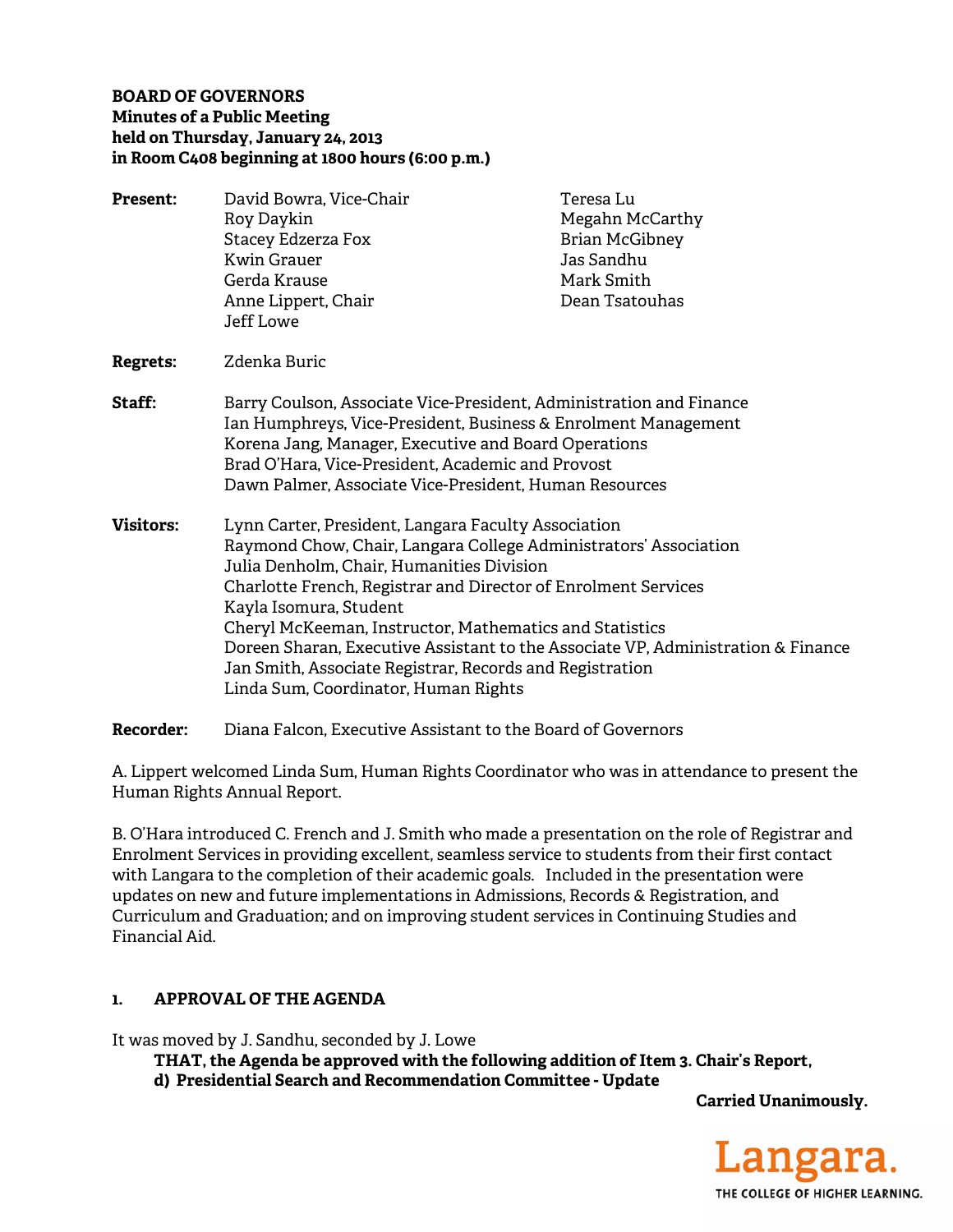## **2. APPROVAL OF THE MINUTES and BUSINESS ARISING**

#### **a) Minutes of the Meeting held on November 29, 2012**

It was moved by D. Bowra, seconded by K. Grauer

# **THAT, the Minutes of the Langara College Board Public Meeting held on November 29, 2012 be approved.**

**Carried Unanimously.** 

## **3. CHAIR'S REPORT**

### **a) Community Connections**

A. Lippert reviewed the activities as noted in the Community Connections memo attached to the agenda.

## **b) 2013 ACCC Conference**

A. Lippert highlighted her memo attached to the agenda noting that the Association of Canadian Community Colleges (ACCC) 2013 Conference will be held in Penticton, British Columbia June 1-3, 2013. Governors wishing to attend were invited to contact D. Falcon to identify their interest.

## **c) Ministry Letter – Institutional Accountability Plan and Report**

A. Lippert noted that the Institutional Accountability Plan and Report, submitted in July 2012, has been received and acknowledged by return letter from the Ministry. She thanked the Institutional Research Department for adapting to the new process implemented by the Ministry to improve reporting consistency, and for their time and effort devoted to preparing the Report.

### **d) Presidential Search and Recommendation Committee – Update**

M. McCarthy advised that the Human Resources Committee met in December 2012, where the Committee approved the Terms of Reference and the composition of the Presidential Search and Recommendation Committee (PSRC). Board representation on the committee will be D. Bowra (as Chair of the Committee), A. Lippert, and M. McCarthy. The first meeting of the PSRC will be held on February 5, 2013.

### **4. PRESIDENT'S REPORT**

R. Daykin bestowed upon A. Lippert the Queen Elizabeth II Diamond Jubilee Medal. The commemorative medal celebrates Her Majesty Queen Elizabeth II's Diamond Jubilee and honours Canadians for their contributions or distinguished service to their fellow citizens, to their community and to their country. A. Lippert was nominated by the Langara community in recognition of her exceptional contribution to the governance of Langara College, the provincial college sector, and the larger community as a whole. The knowledge and expertise gained during her illustrious career has benefited many organizations and charities through her ambition to help others. Board Members acknowledged her award with a standing ovation and round of applause.

R. Daykin referenced his memo dated January 17, 2013, attached to the agenda which highlighted College events that occurred in December 2012 and January 2013.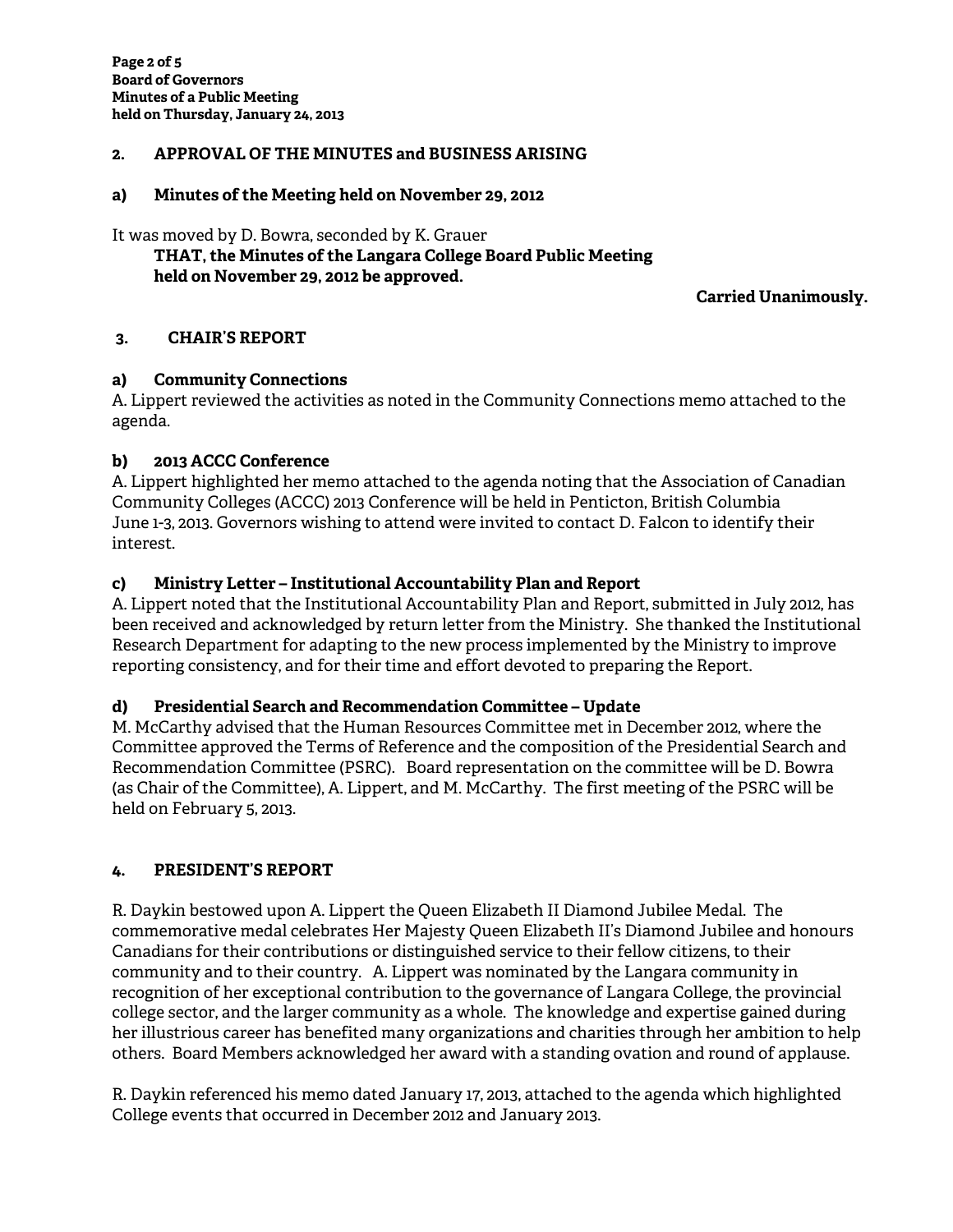R. Daykin provided information on the following:

- recognition of the completion of two International programs in their inaugural year with Langara (Shenzhen Polytechnic University and INSCOL Academy);
- Regular Studies enrolments for spring were consistent with previous year with a slight decrease in domestic offset by a similar size increase in international enrolments ;
- Memorandum of Understanding was signed with the University of Northern British Columbia (UNBC) to offer their MBA at Langara College;
- an update on the 2013/14 Budget was provided;
- International Education Department and the Langara Students' Union will co-host the annual Lunar New Year celebration on February 13, 2013;
- Provincial highlights: R. Daykin attended his first BC Colleges Presidents meeting; a meeting is to be held with Ministry representatives to transition the new leadership at Langara; changes to the Post-Secondary sector of the Ministry with the creation of four regional geographic divisions. Tony Loughran is Executive Director of the Lower Mainland Region where Langara College is assigned;
- Federal highlights: B. Coulson to attend a pre-budget consultation session hosted by MP Wai Young; I. Humphreys and A. Patel attended a presentation from Citizenship and Immigration Canada on proposed changes to the International Student Program.

# **5. COMMITTEE REPORTS**

## **a) Board Coordinating Committee – Minutes of a Meeting held on December 14, 2012**

A. Lippert highlighted the minutes of the Board Coordinating Committee meeting held on December 14, 2012, attached to the agenda. She noted that the Committee reviewed the Third Quarter Financial Forecast for 2012/13 and approved its submission to the Ministry.

## **6. FOR APPROVAL**

## **a) Bylaw 204 – Fees and Charges for Instruction**

K. Grauer noted that at its meeting held on November 15, 2012, the Administration and Finance Committee made a recommendation to the Board to increase domestic tuition fees. He noted that consistent with previous years, the Ministry has advised that two percent (2%) is the value to be used for the purposes of planning domestic tuition fee increases. Bylaw 204: Fees and Charges for Instruction requires a minimum of 60 days lapse between approval and implementation, therefore approval prior to the end of January 2013 will make the changes effective the summer term.

It was moved by K. Grauer, seconded by M. McCarthy

**THAT domestic tuition fees for University Transfer, Career/Technical and Vocational be increased to \$88.30 per credit, and upper division fees be increased to \$114.80 per credit, effective May 1, 2013; and**

 **THAT ByLaw 204: Fees and Charges for Instruction be amended accordingly.** 

**Carried.**  $\overline{\phantom{a}}$ **Abstained - 1**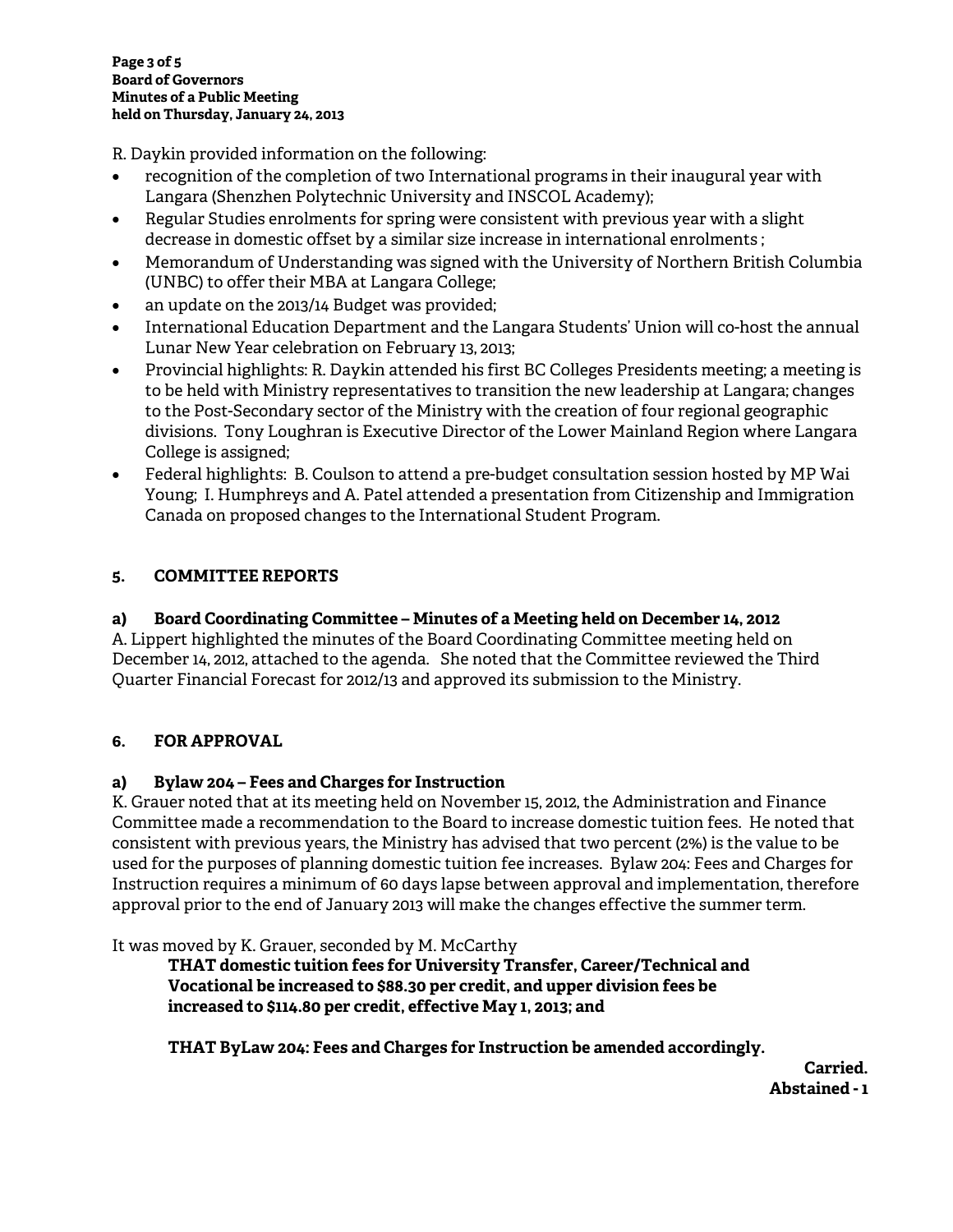### **7. FOR INFORMATION**

### **a) Third Quarter Financial Summary to December 31, 2012**

B. Coulson presented his memo dated January 17, 2013, attached to the agenda which highlighted the financial results for the Third Quarter ended December 31, 2012. He noted that the format has changed to PSAB requirements in keeping with Ministry requirements. Board members questions were addressed.

## **b) Human Rights Office – Annual Report for 2012**

D. Palmer introduced L. Sum, Human Rights Coordinator who provided an overview of her report attached to the agenda. She provided a brief summary of the Human Rights process and highlighted the Board's role.

## **8. EDUCATION COUNCIL REPORTS**

## **a) Report of the Meeting held on November 20, 2012**

G. Krause highlighted the summary report of the Education Council meeting held on November 20, 2012, attached to the agenda and noted a number of new courses and course changes; the approval of Academic Dates for Fall 2013 through Summer 2014; and, updates and revisions of the EdCo resource manual and forms.

### **b) Report of the Meeting held on December 18, 2012**

G. Krause highlighted the summary report of the Education Council meeting held on December 18, 2012, attached to the agenda and noted revisions to Policy F1007: Final Examinations, and that a Continuing Studies Course in Production Design was approved as meeting criteria for student loan eligibility.

It was moved by D. Bowra, seconded by B. McGibney

 **THAT, the Education Council Summary Reports for the meetings held on November 20, 2012 and December 18, 2012 be received for information.** 

**Carried Unanimously.** 

### **9. BOARD MEMBERS' REPORT**

Nil.

### **10. CONSTITUENT GROUP REPORTS**

Nil.